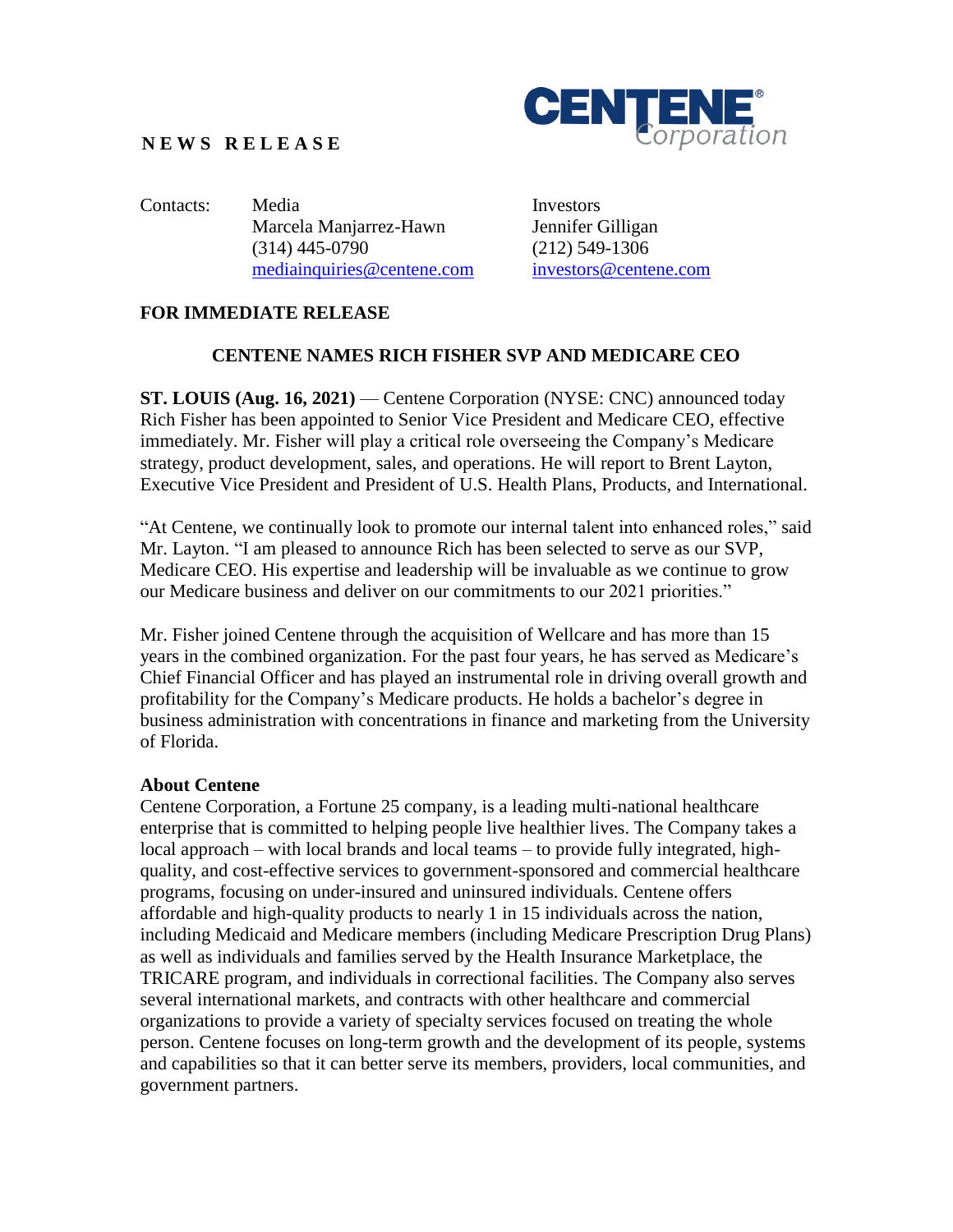#### **Forward-Looking Statements**

All statements, other than statements of current or historical fact, contained in this press release are forward-looking statements. Without limiting the foregoing, forward-looking statements often use words such as "believe," "anticipate," "plan," "expect," "estimate," "intend," "seek," "target," "goal," "may," "will," "would," "could," "should," "can," "continue" and other similar words or expressions (and the negative thereof). Centene (the Company, our, or we) intends such forward-looking statements to be covered by the safe-harbor provisions for forward-looking statements contained in the Private Securities Litigation Reform Act of 1995, and we are including this statement for purposes of complying with these safe-harbor provisions. In particular, these statements include, without limitation, statements about our future operating or financial performance, market opportunity, growth strategy, competition, expected activities in completed and future acquisitions, including statements about the impact of our proposed acquisition of Magellan Health (the Magellan Acquisition), our completed acquisition of WellCare Health Plans, Inc. (WellCare and such acquisition, the WellCare Acquisition), other recent and future acquisitions, investments, the adequacy of our available cash resources and our settlements with Ohio and Mississippi to resolve claims and/or allegations made by those states with regard to past practices at Envolve Pharmacy Solutions, Inc. (Envolve), as our pharmacy benefits manager (PBM) subsidiary, and other possible future claims and settlements related to the past practices at Envolve and our ability to settle claims with other states within the reserve estimate we have recorded and on other acceptable terms, or at all. These forward-looking statements reflect our current views with respect to future events and are based on numerous assumptions and assessments made by us in light of our experience and perception of historical trends, current conditions, business strategies, operating environments, future developments and other factors we believe appropriate. By their nature, forward-looking statements involve known and unknown risks and uncertainties and are subject to change because they relate to events and depend on circumstances that will occur in the future, including economic, regulatory, competitive and other factors that may cause our or our industry's actual results, levels of activity, performance or achievements to be materially different from any future results, levels of activity, performance or achievements expressed or implied by these forward-looking statements. These statements are not guarantees of future performance and are subject to risks, uncertainties and assumptions. All forward-looking statements included in this press release are based on information available to us on the date hereof. Except as may be otherwise required by law, we undertake no obligation to update or revise the forward-looking statements included in this press release, whether as a result of new information, future events or otherwise, after the date hereof. You should not place undue reliance on any forward-looking statements, as actual results may differ materially from projections, estimates, or other forward-looking statements due to a variety of important factors, variables and events including, but not limited to: the impact of COVID-19 on global markets, economic conditions, the healthcare industry and our results of operations and the response by governments and other third parties; the risk that regulatory or other approvals required for the Magellan Acquisition may be delayed or not obtained or are subject to unanticipated conditions that could require the exertion of management's time and our resources or otherwise have an adverse effect on us; the possibility that certain conditions to the consummation of the Magellan Acquisition will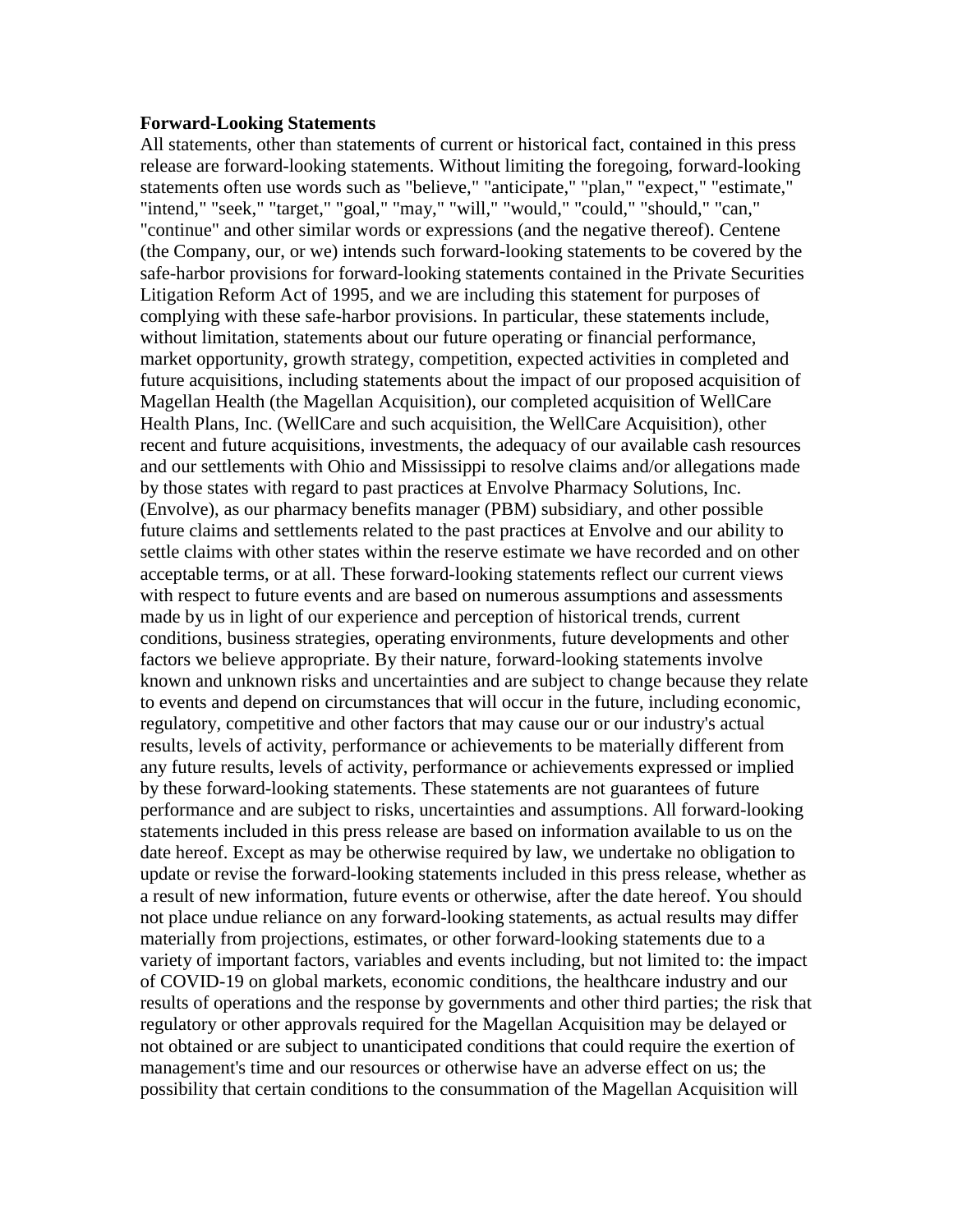not be satisfied or completed on a timely basis and accordingly, the Magellan Acquisition may not be consummated on a timely basis or at all; uncertainty as to the expected financial performance of the combined company following completion of the Magellan Acquisition; the possibility that the expected synergies and value creation from the Magellan Acquisition or the WellCare Acquisition (or other acquired businesses) will not be realized, or will not be realized within the respective expected time periods; the risk that unexpected costs will be incurred in connection with the completion and/or integration of the Magellan Acquisition or that the integration of Magellan Health will be more difficult or time consuming than expected; the risk that potential litigation in connection with the Magellan Acquisition may affect the timing or occurrence of the Magellan Acquisition or result in significant costs of defense, indemnification and liability; a downgrade of the credit rating of our indebtedness; the inability to retain key personnel; disruption from the announcement, pendency, completion and/or integration of the Magellan Acquisition or from the integration of the WellCare Acquisition, or similar risks from other acquisitions we may announce or complete from time to time, including potential adverse reactions or changes to business relationships with customers, employees, suppliers or regulators, making it more difficult to maintain business and operational relationships; our ability to accurately predict and effectively manage health benefits and other operating expenses and reserves, including fluctuations in medical utilization rates due to the impact of COVID-19; competition; membership and revenue declines or unexpected trends; changes in healthcare practices, new technologies and advances in medicine; increased healthcare costs; changes in economic, political or market conditions; changes in federal or state laws or regulations, including changes with respect to income tax reform or government healthcare programs as well as changes with respect to the Patient Protection and Affordable Care Act and the Health Care and Education Affordability Reconciliation Act (collectively referred to as the ACA) and any regulations enacted thereunder that may result from changing political conditions, the new administration or judicial actions; rate cuts or other payment reductions or delays by governmental payors and other risks and uncertainties affecting our government businesses; our ability to adequately price products; tax matters; disasters or major epidemics; changes in expected contract start dates; provider, state, federal, foreign and other contract changes and timing of regulatory approval of contracts; the expiration, suspension, or termination of our contracts with federal or state governments (including, but not limited to, Medicaid, Medicare, TRICARE or other customers); the difficulty of predicting the timing or outcome of legal or regulatory proceedings or matters, including claims against our PBM business or whether additional claims, reviews or investigations relating to our PBM business will be brought by states, the federal government or shareholder litigants, or government investigations; challenges to our contract awards; cyber-attacks or other privacy or data security incidents; the exertion of management's time and our resources, and other expenses incurred and business changes required in connection with complying with the undertakings in connection with any regulatory, governmental or third party consents or approvals for acquisitions, including the Magellan Acquisition; disruption caused by significant completed and pending acquisitions making it more difficult to maintain business and operational relationships; the risk that unexpected costs will be incurred in connection with the completion and/or integration of acquisition transactions; changes in expected closing dates, estimated